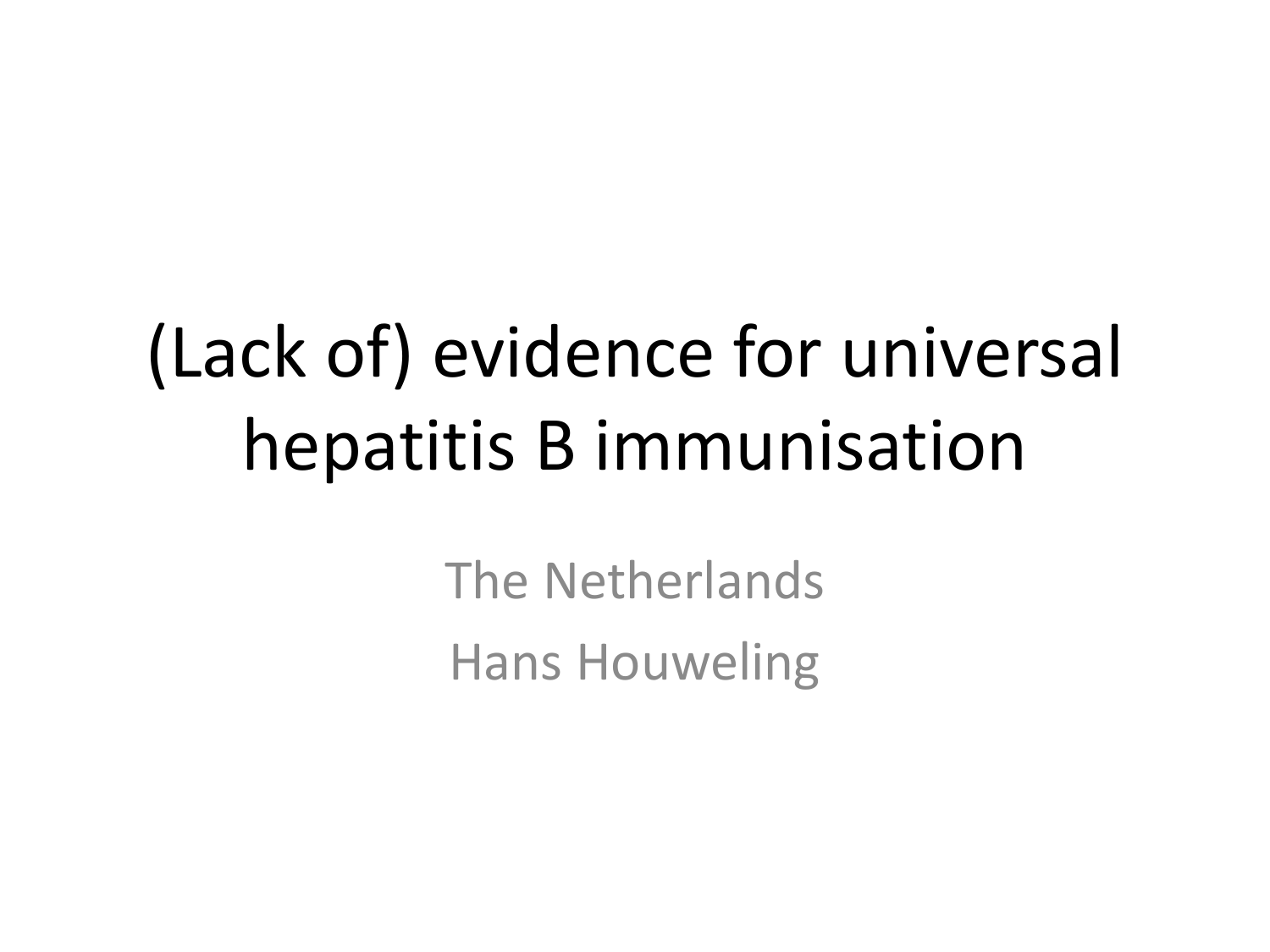Hieronymus Bosch – The Prodigal Son (The Vagabond), 1487-1516, Museum Boijmans-van Beuningen, Rotterdam

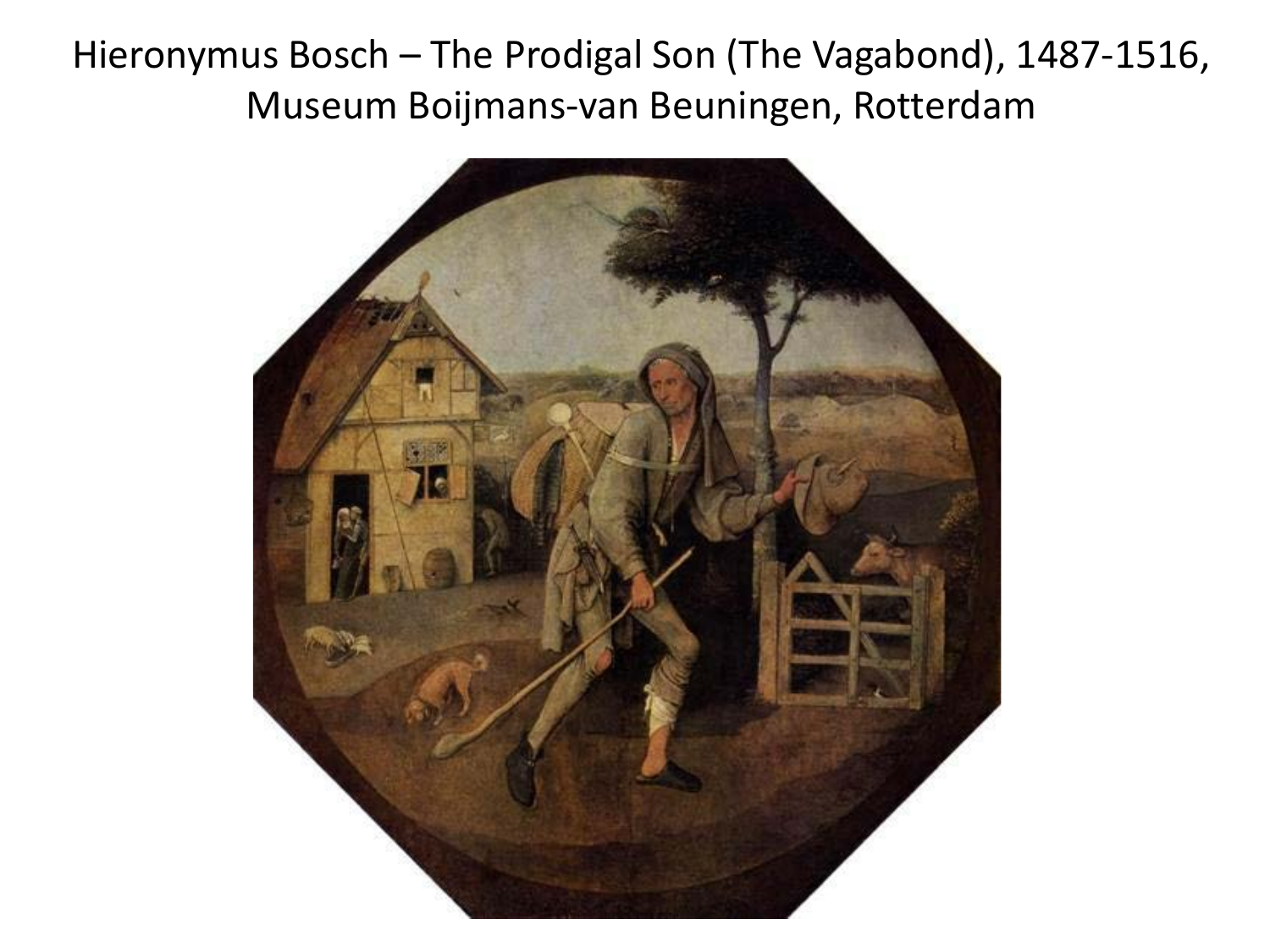#### **Hepatitis B prevalence (% HBsAG) in the general population by country, Europe, 2000-2009 Source: Hahné et al, BMC Infect Dis 2013; 13: 181**





Non-visible countries Liechtenstein Luxembourg

Malta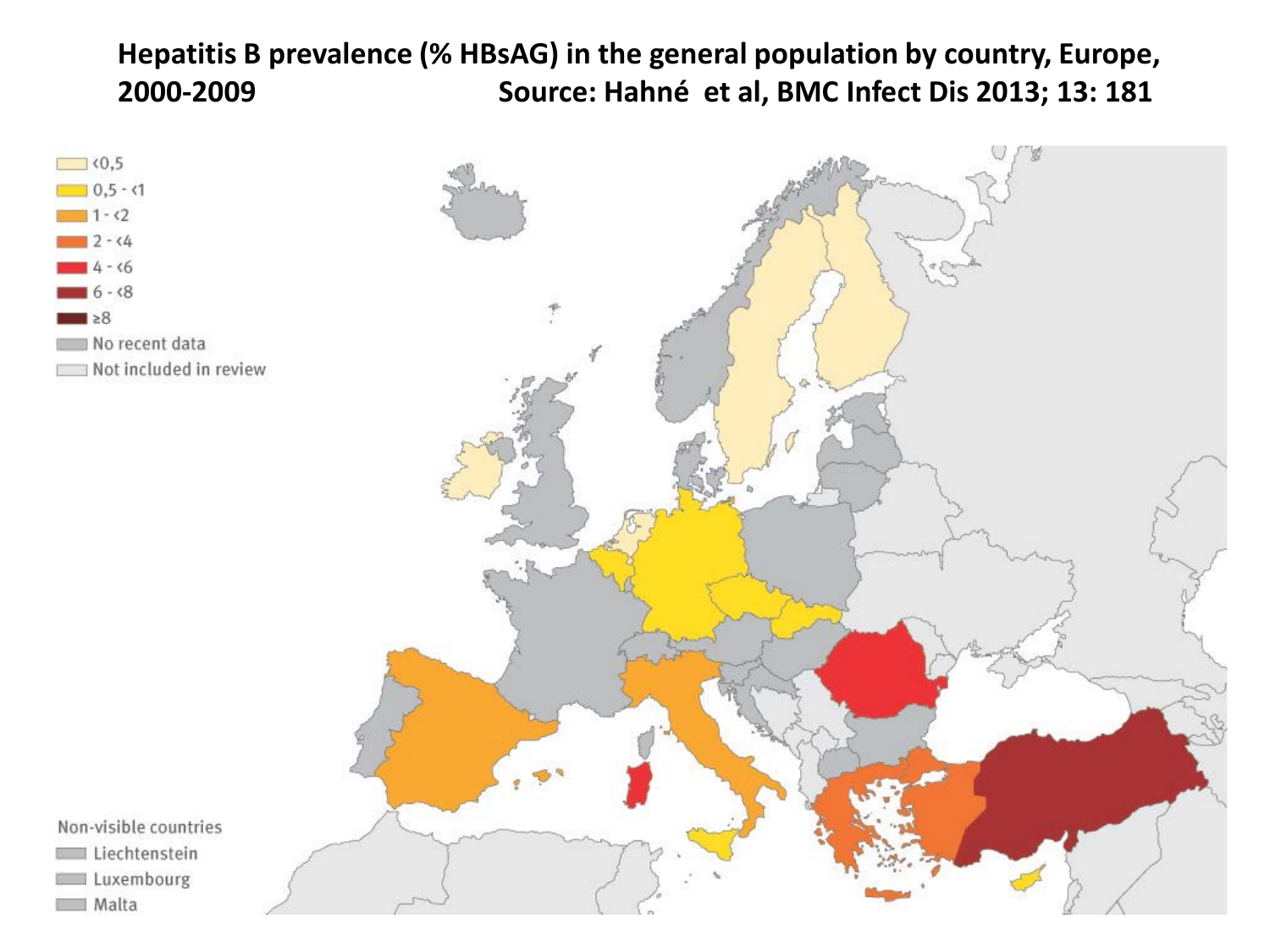#### Hepatitis B vaccination programmes in the Netherlands

- Children born to carrier mothers, from 1989: >90% effective
- Health care workers, intensified from 2001: part of training
- Programmes targeted towards risk groups: homo/bisexual men, injecting drug users, promiscuous heterosexuals: outreaching, (rather) good coverage, intensified from 2002
- Children who have one or both parents from a high or middle risk country, 2003-2011
- Universal infant vaccination, from 2011

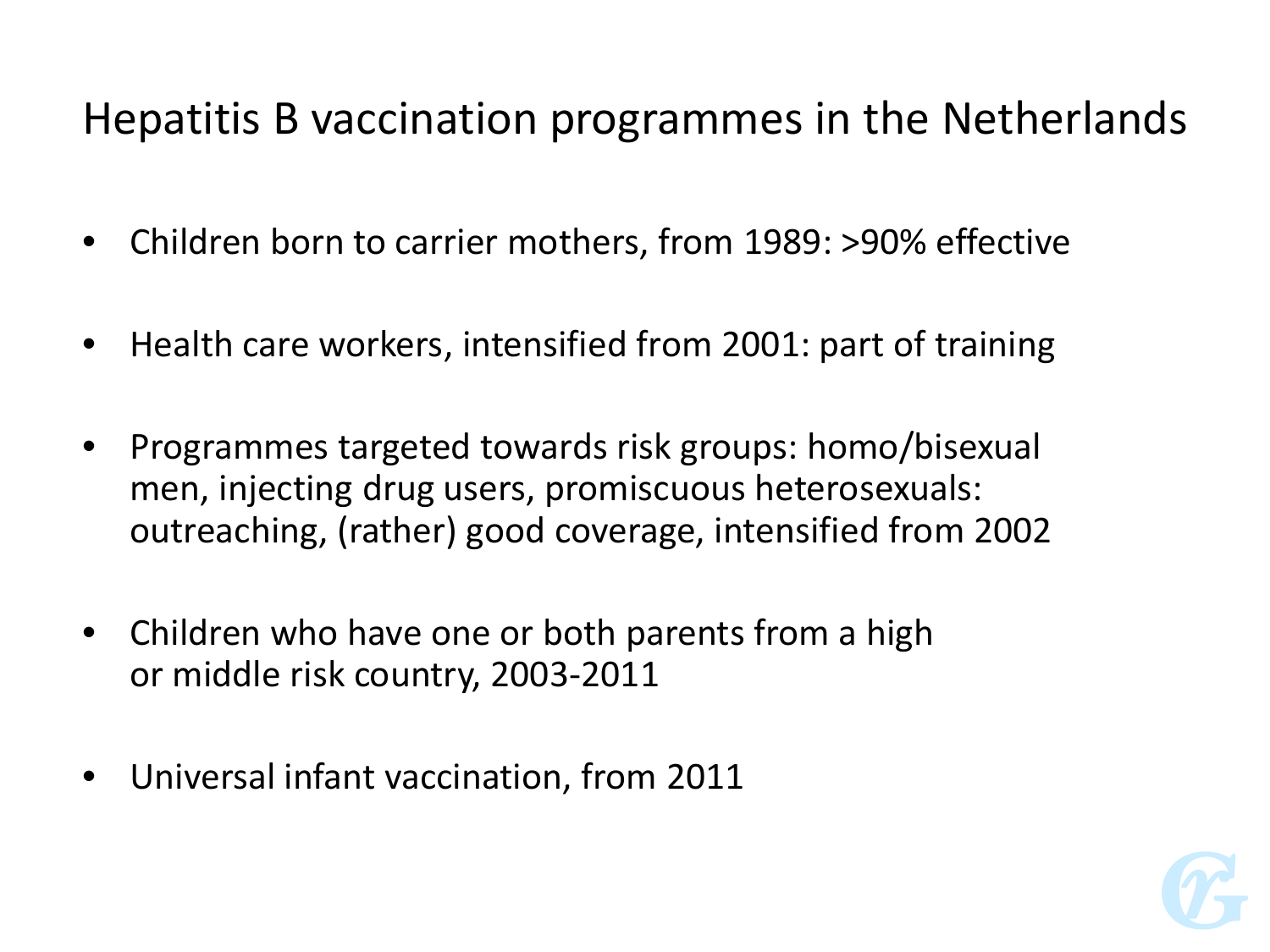Reports of acute hepatitis B among males and females in the Netherlands, 1976–2008, per 100,000 people per year (Houweling et al, Vaccine 2010; 28: 7723-30

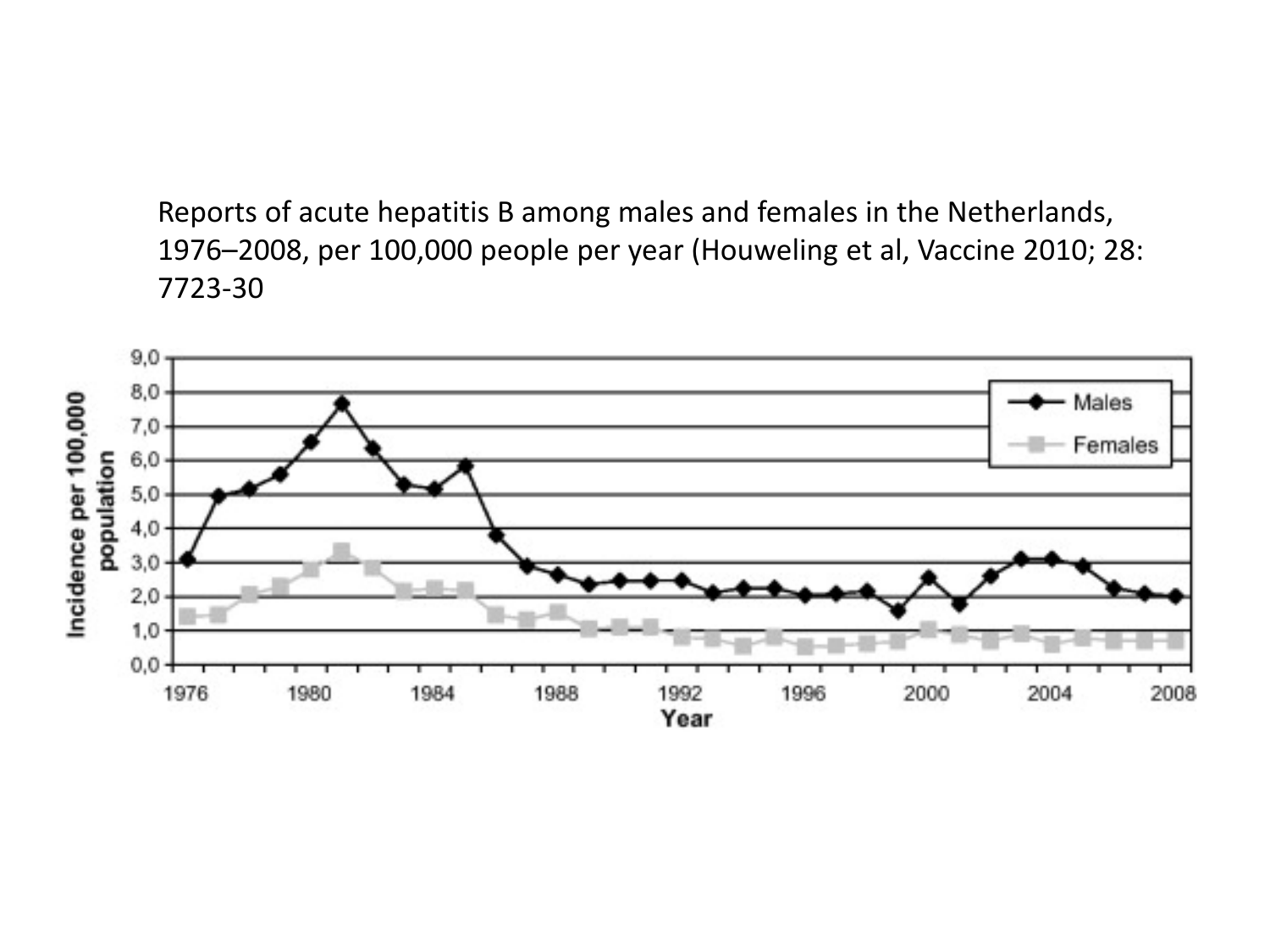#### George E.P. Box (1919-2013):

## "Essentially, all models are wrong, but some are useful"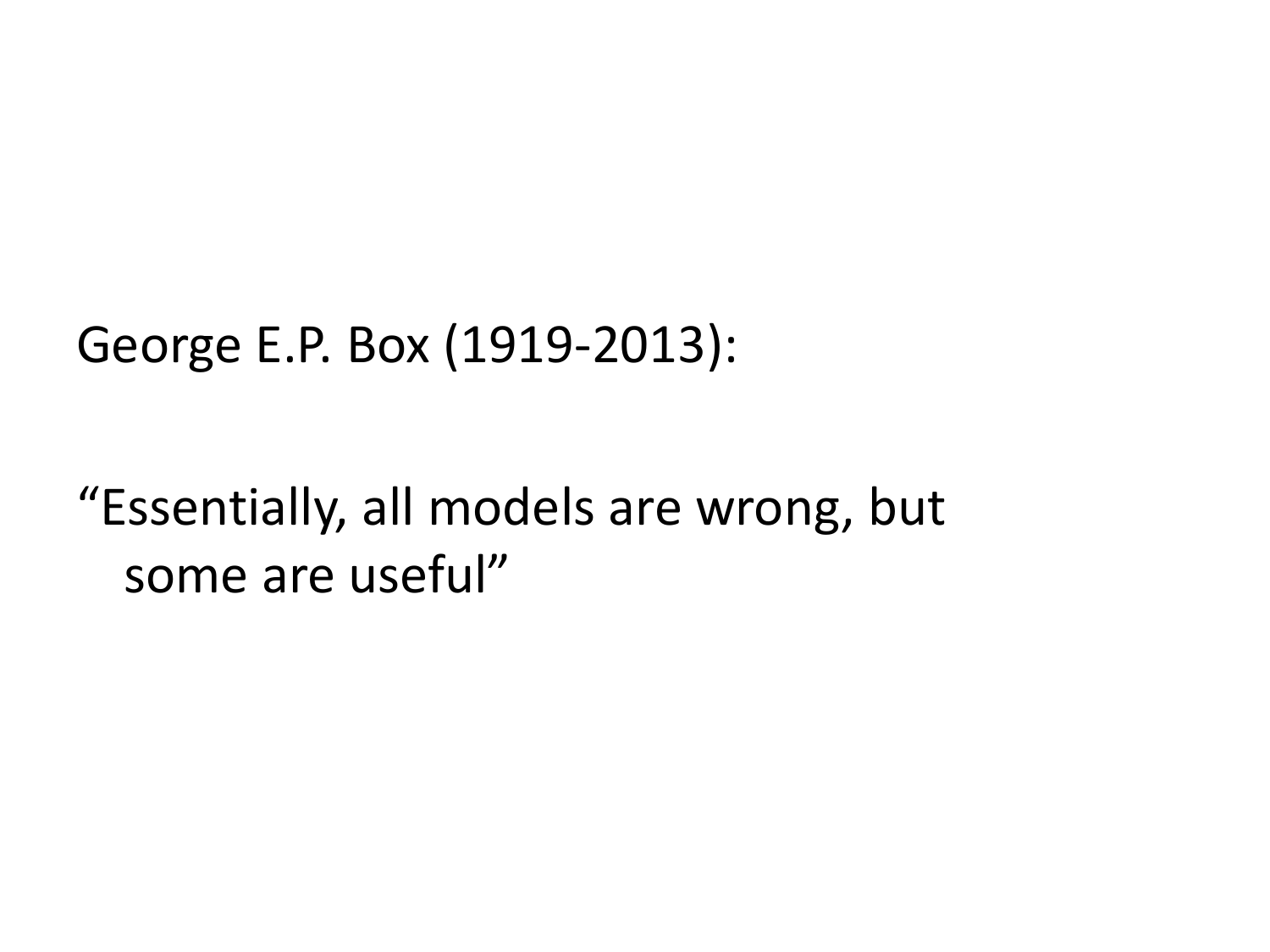# Modeling cost-effectiveness of universal vaccination against hepatitis B in the **Netherlands**

- Eelkman Rooda (1994): favourable; assumed savings could be reached on screening of blood donors and pregnant women
- De Wit (2000): unfavourable; rate of HbsAg carriership strongly dependent on immigration, CER: 25,000-57,000 EURO/lyg
- Kretzschmar (2009): favourable; horizontal transmission included along vertical and sexual transmission; universal strategies compared with targeted approaches: screening of pregnant women, vaccination children of immigrants and risk group members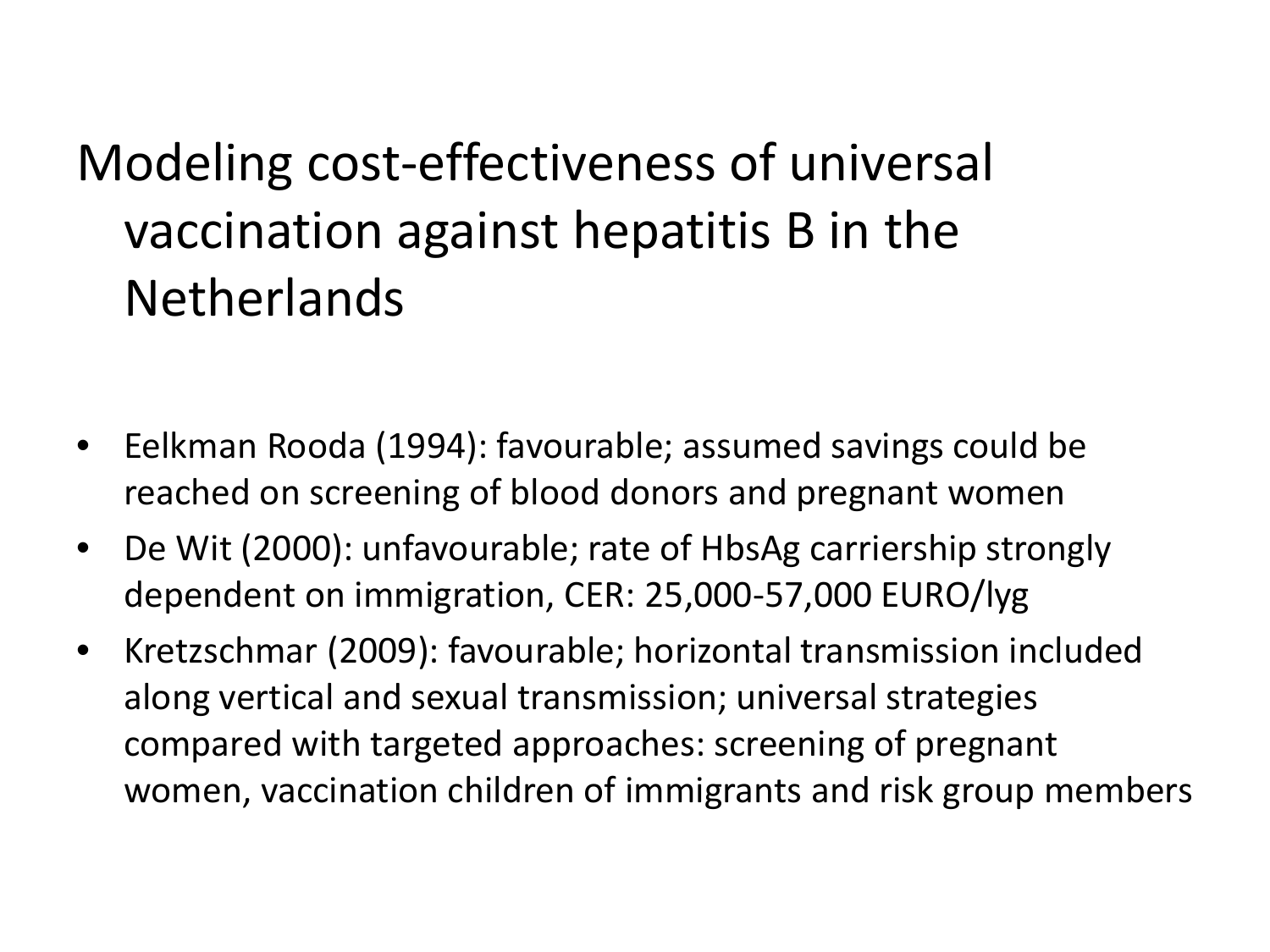#### Public debates on vaccination

Conscientious objections:

- Religious, Bible Belt
- Antroposophics, specific schools
- 'Highly-educated people in Amsterdam ring of canals'

Low public profile of target diseases Participation in NIP mostly because 'everybody does so' No active assessment of information Public maturity >>> vulnerable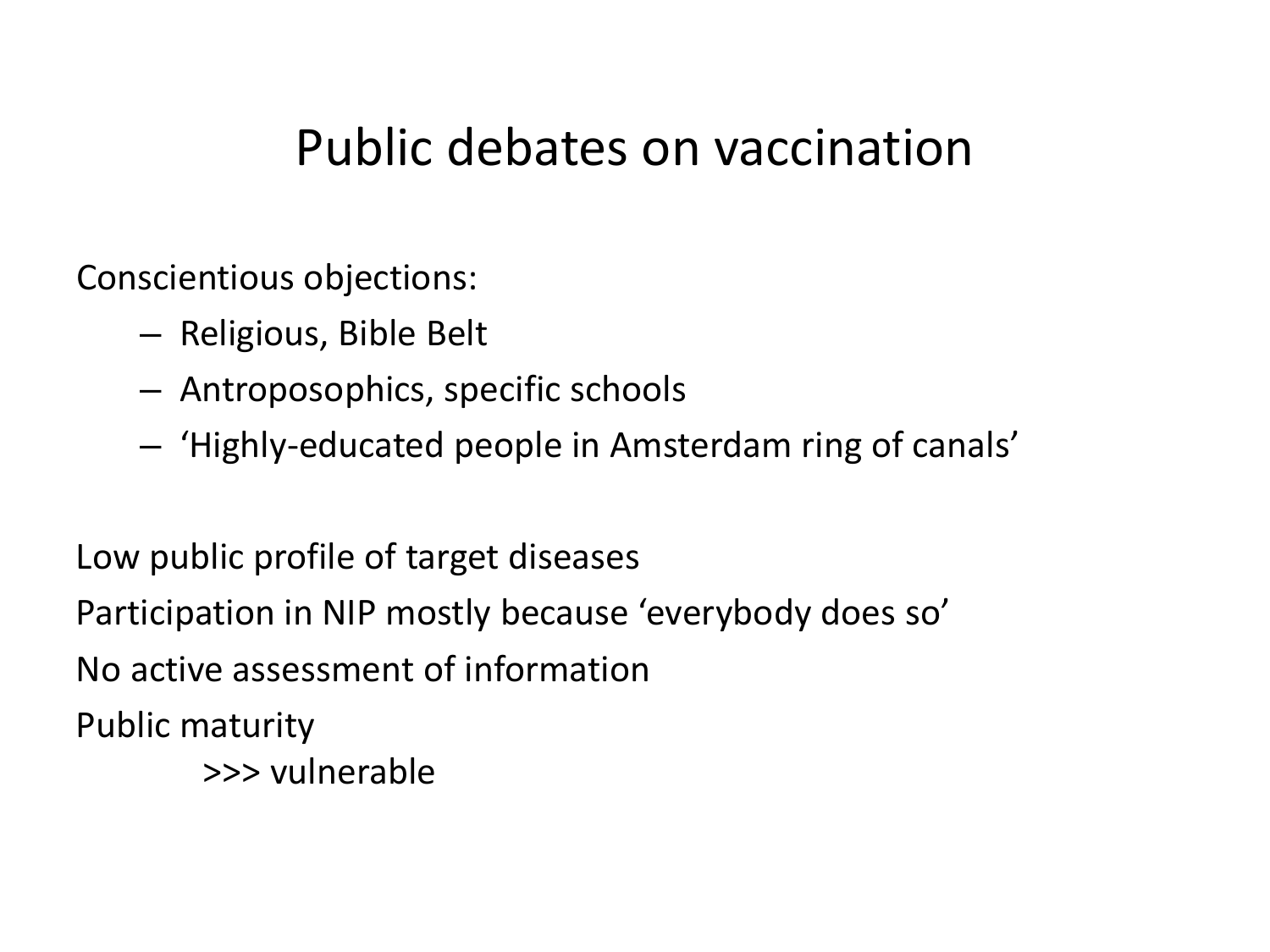#### Criteria for inclusion of vaccinations in public programmes (Houweling *et al*, Vaccine 2010; 28: 2924-31)

- 1. The infectious disease is serious for individuals and has the potential to affect a large number of people
- 2. Vaccination is effective for the prevention of disease or the reduction of symptoms
- 3. Adverse effects are not sufficient to substantially diminish the public health benefit
- 4. The inconvenience or discomfort of **the individual vaccination** is not disproportionate to the health benefit
- 5. The inconvenience or discomfort of **the vaccination programme as a whole** is not disproportionate to the health benefit
- 6. The cost-effectiveness ratio compares favourable with other means of prevention
- 7. Provision of vaccination serves a (potentially) urgent public health need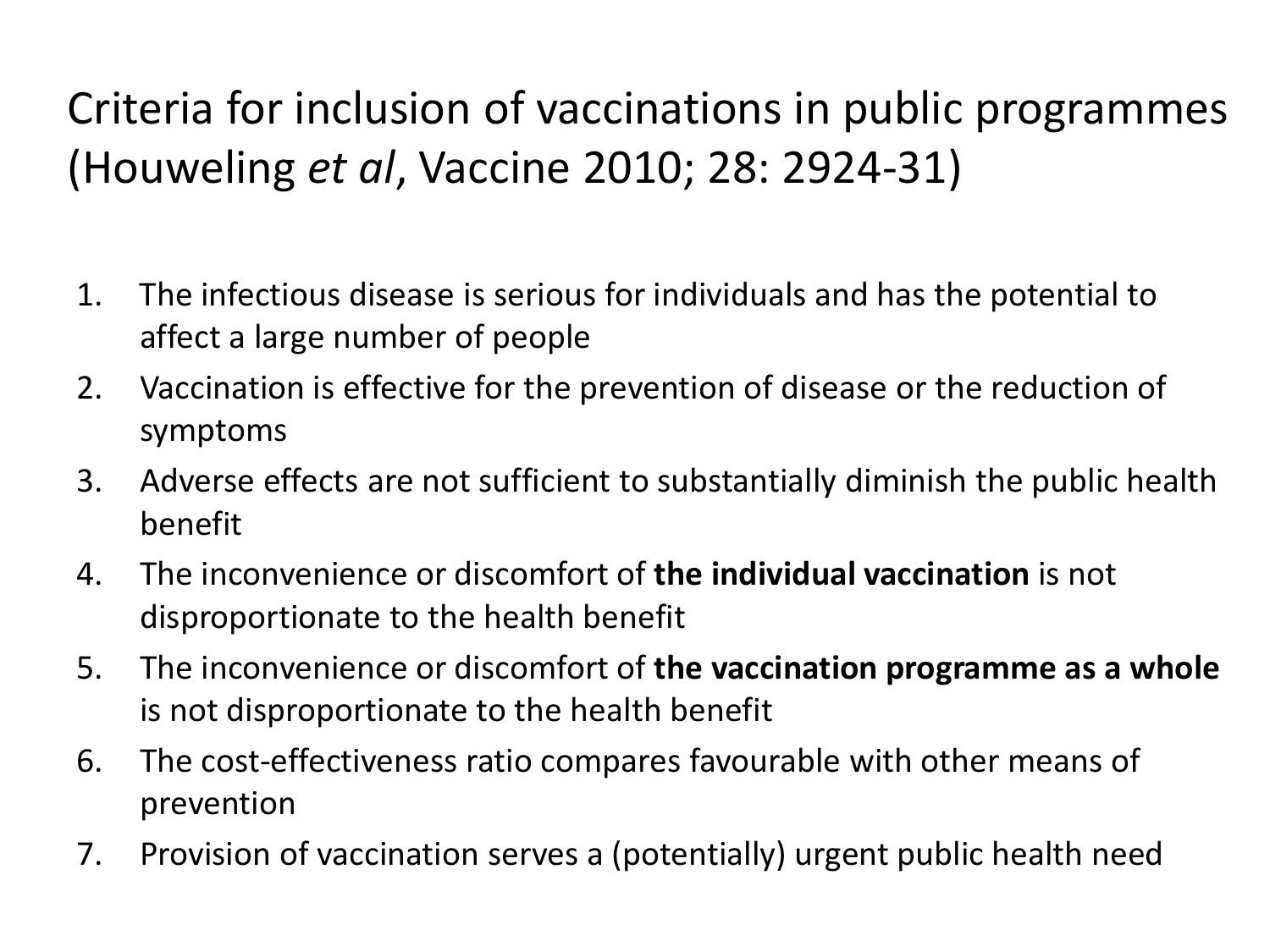Criteria for inclusion of vaccinations in public programmes (Houweling *et al*, Vaccine 2010; 28: 2924-31)

- 1. Is it a public health problem?
- 2. Is the vaccination effective?
- 3. Is the vaccination safe?
- 4. Is the vaccination acceptable as such?
- 5. Is the vaccination acceptable as part of the whole programme?
- 6. Is the vaccination cost-effective?
- 7. Is the vaccination urgent?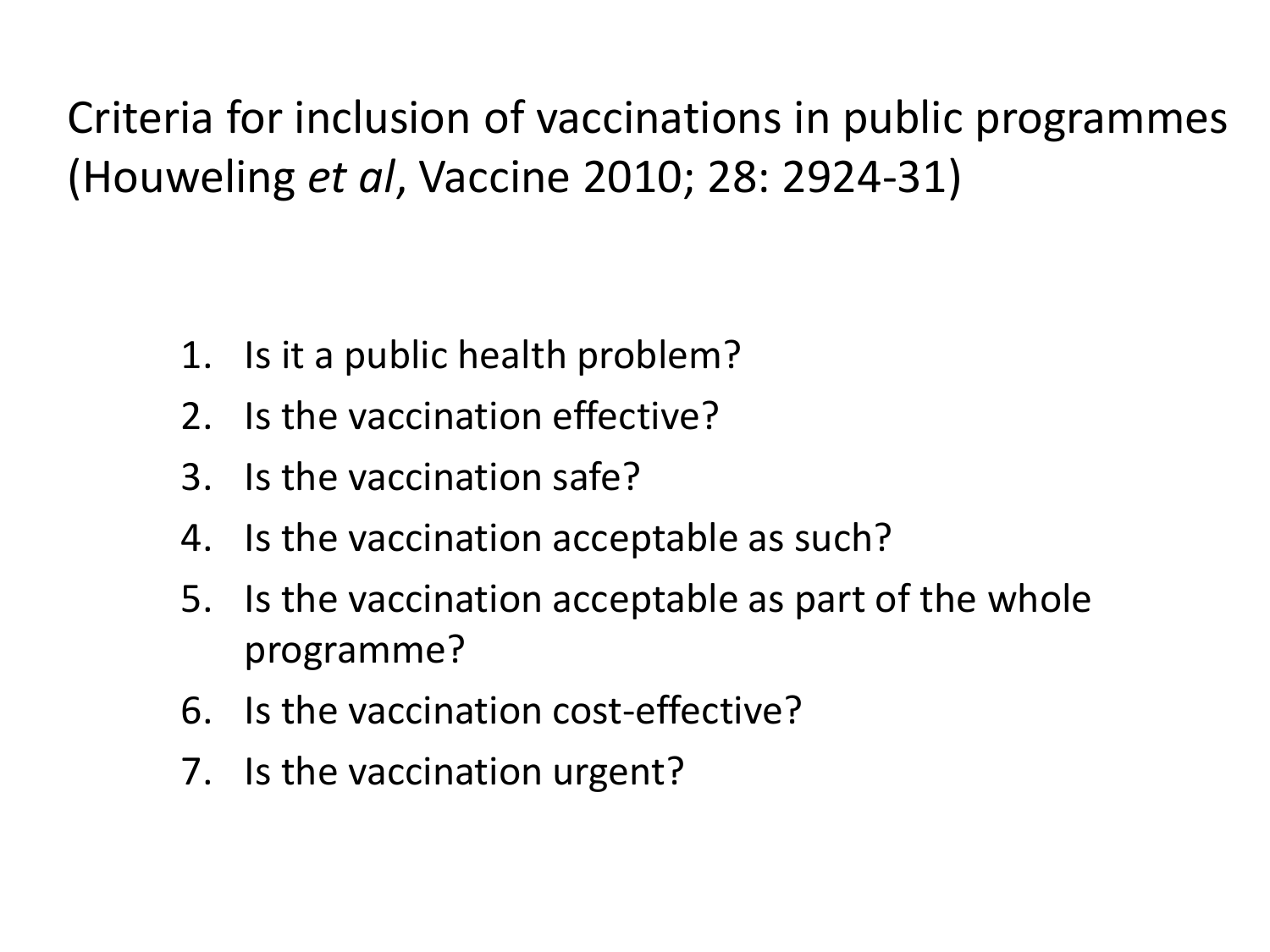#### Is hepatitis B still a public health problem (criterion 1)?

- Hepatitis B serious, but uncommon in Northwestern Europe, mostly limited to specific risk groups
- Transmission patterns in migrant populations may mirror those in countries of high endemicity: > include horizontal transmission
- No known risk factor in quarter of acute cases

Yes

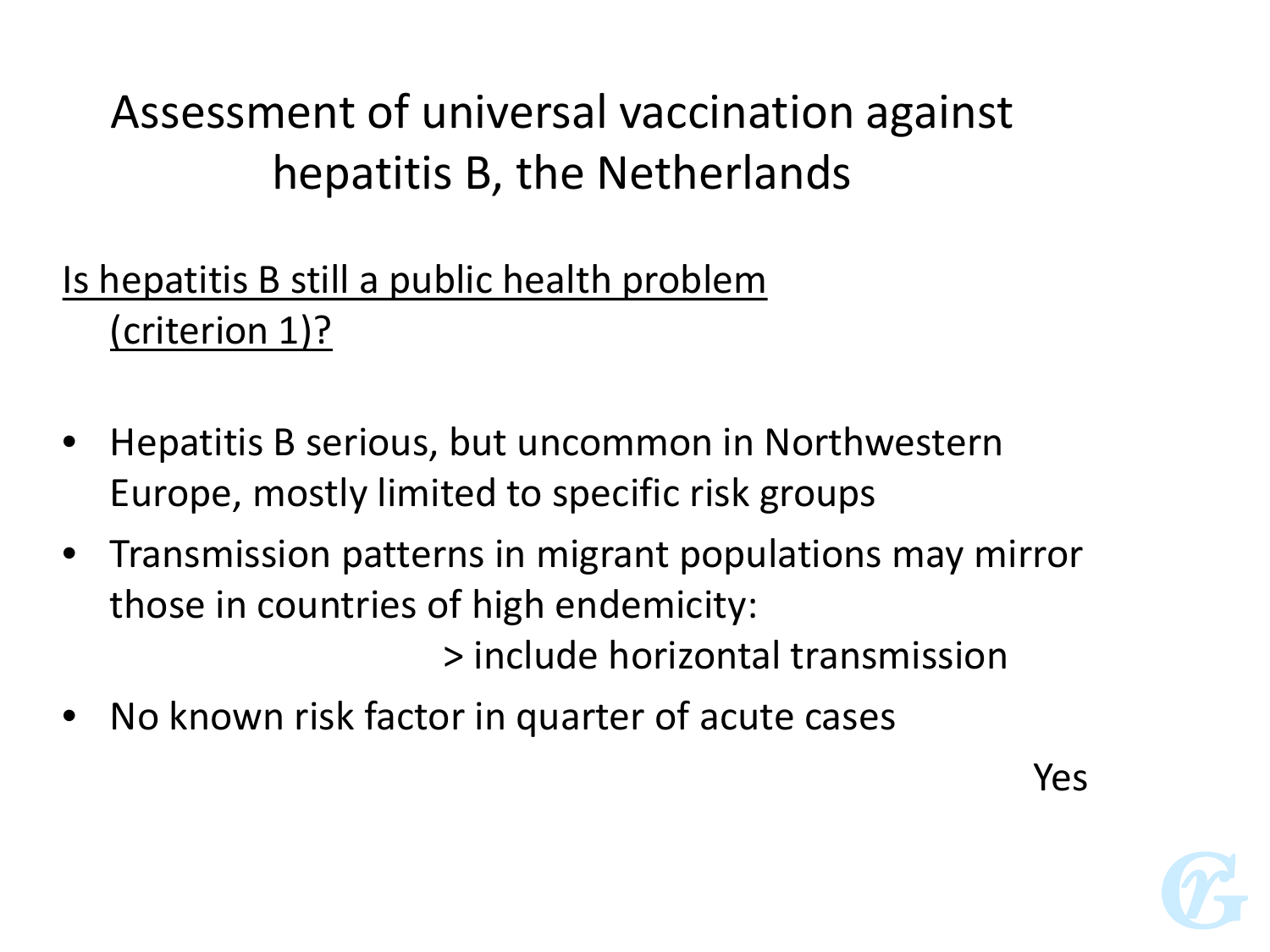Is vaccination effective and safe (criteria  $2 + 3$ )?

- Vaccines: efficacious and safe
- Insufficient coverage of vaccination among homosexual men, despite intensive outreaching programmes, up to 50 % not protected
- Difficult to compare targeted approaches and universal vaccination

> modeling

#### ? / Yes

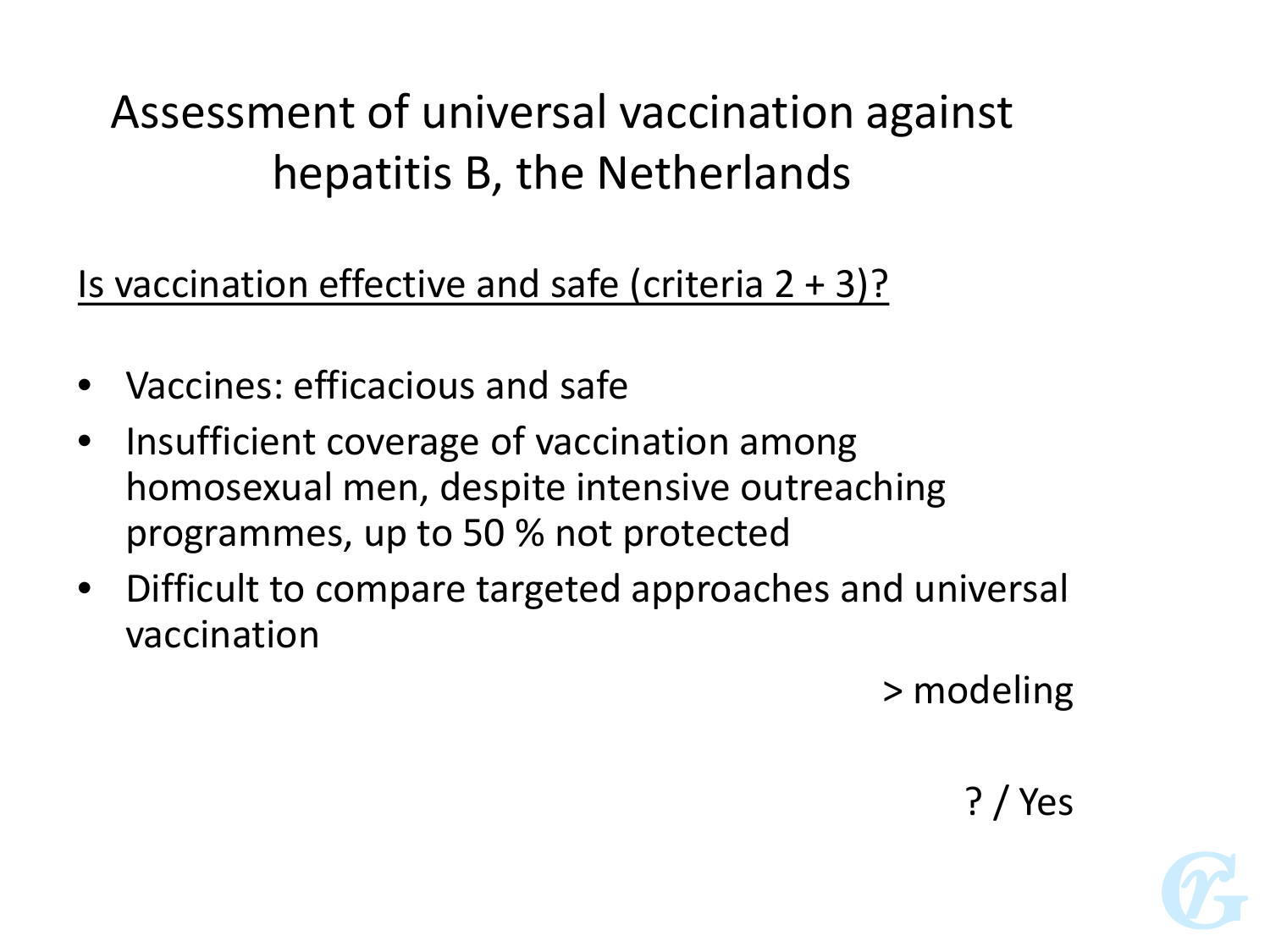Is universal vaccination acceptable, both individually (criterion 4) and within the programme as a whole (criterion 5)?

- Vaccination not beneficial for most people, so only acceptable from public perspective, because targeted approach does not reach risk groups sufficiently
- Offers best protection for population as a whole and for risk groups
- Poses limited or no additional vaccination burden
- Can be incorporated in NIP easily

Yes / Yes

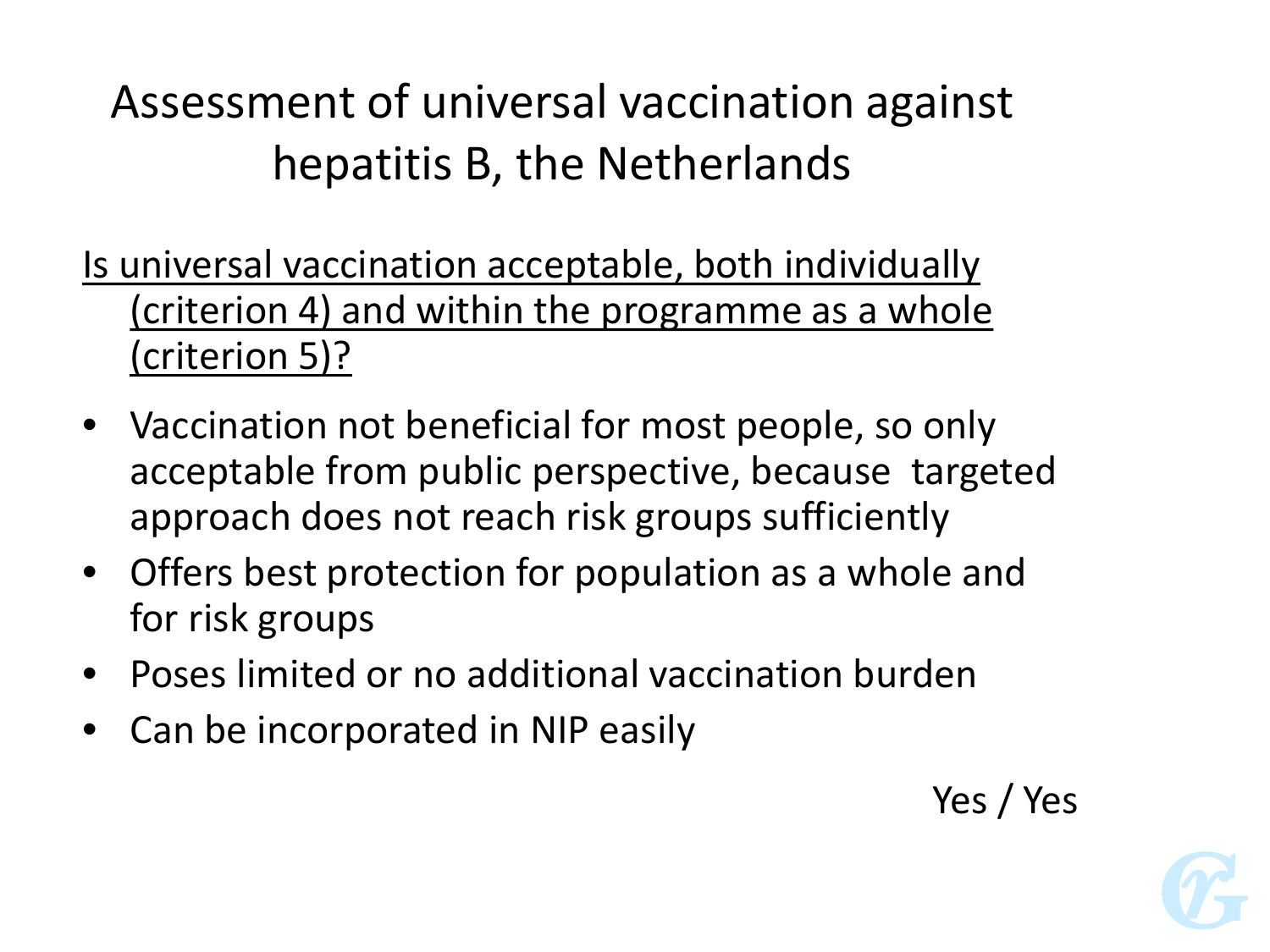Is universal vaccination efficient (criterion 6)?

- Likely to prevent 5000 (universal vaccination) + 650 (catch up) extra mortalities over 50-year period
- CER of universal vaccination 2,300-4,800  $€/QALY$  gained for infants 2,000-4,200  $€/QALY$  gained for 12-year olds depending on prevalence scenario

5,000-10,000  $€/QALY$  gained for 11-year catch up of 12-year olds

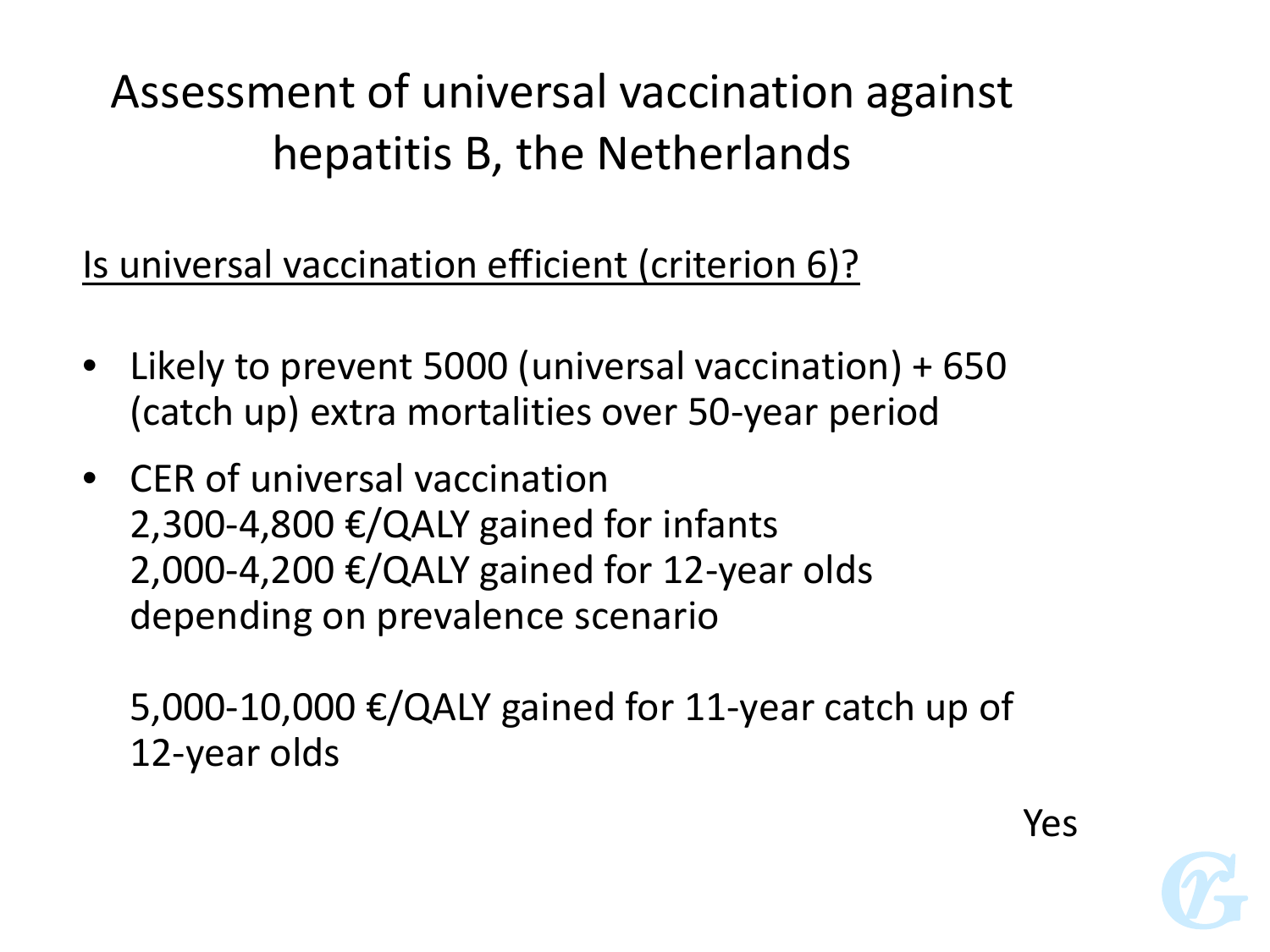Effect of different vaccination strategies on the incidence of hepatitis B Infections, the Netherlands (Kretzschmar *et al*, Vaccine 2009; 27: 1254-60)

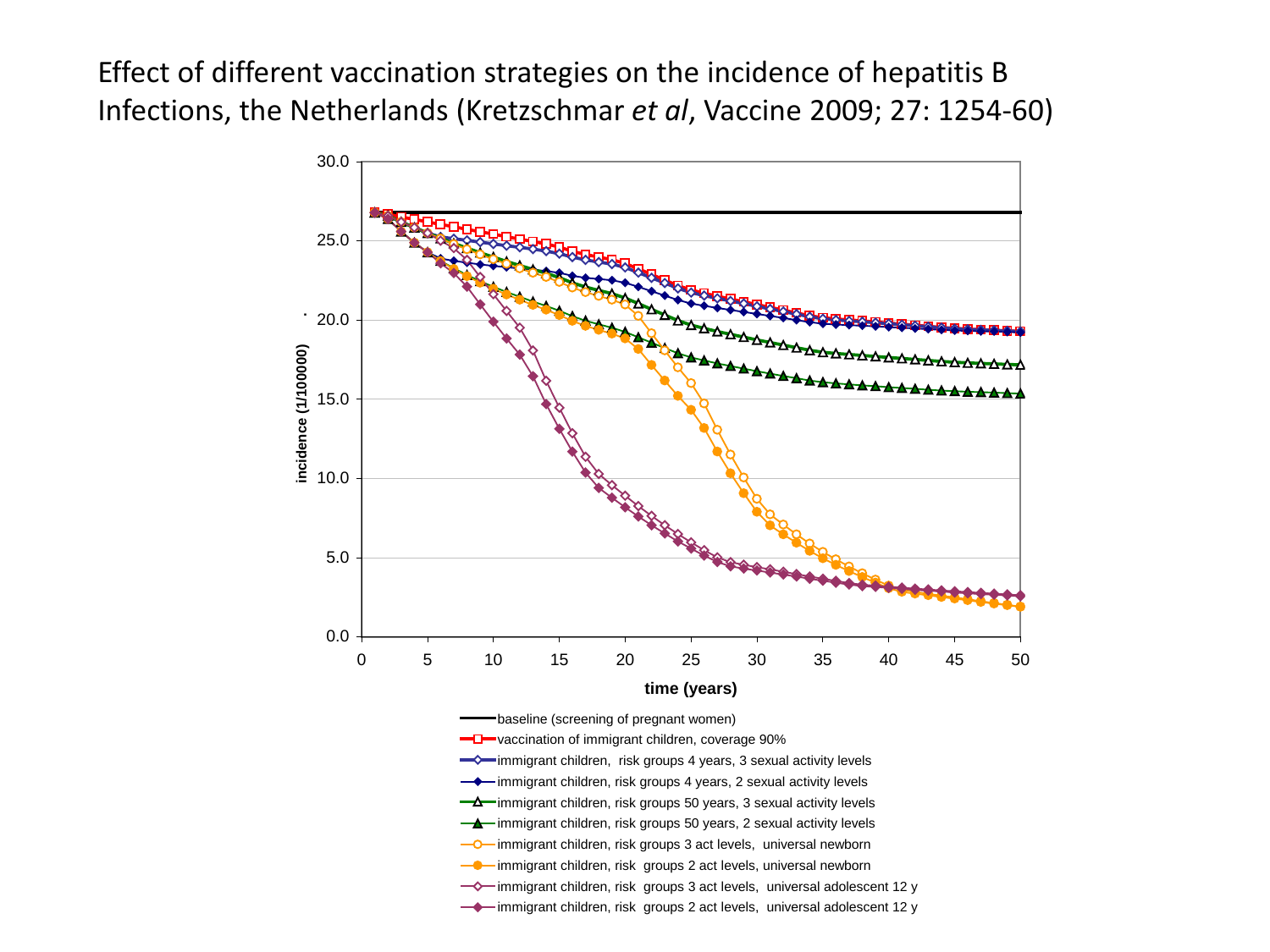The effect of different vaccination strategies on the prevalence of HBV carriage, the Netherlands (Kretzschmar *et al*, Vaccine 2009; 27: 1254-60)

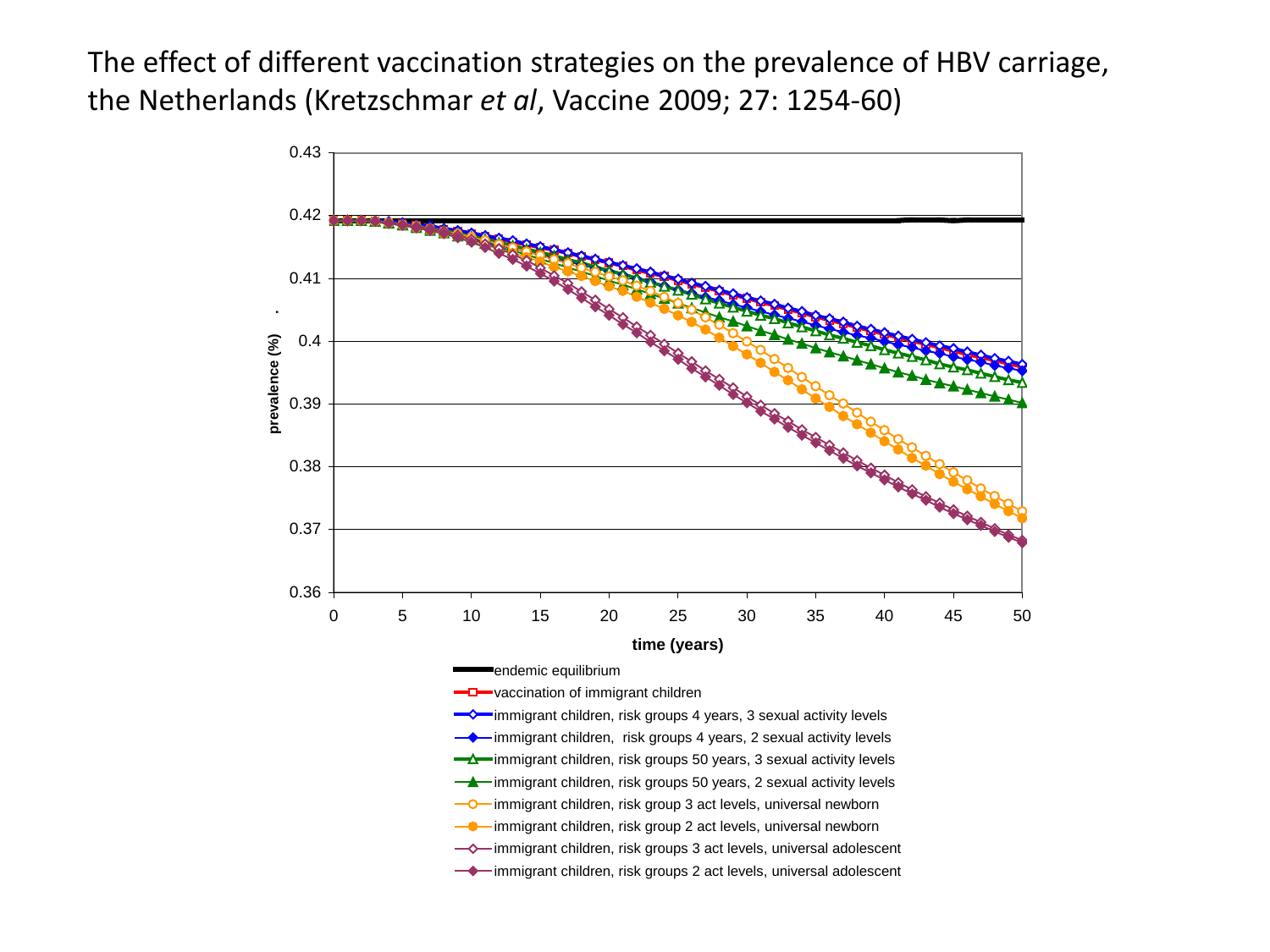Effect of different vaccination strategies on the incidence of hepatitis B infections, including catch-up campaigns, the Netherlands (Kretzschmar *et al*, Vaccine 2009; 27: 1254-60)

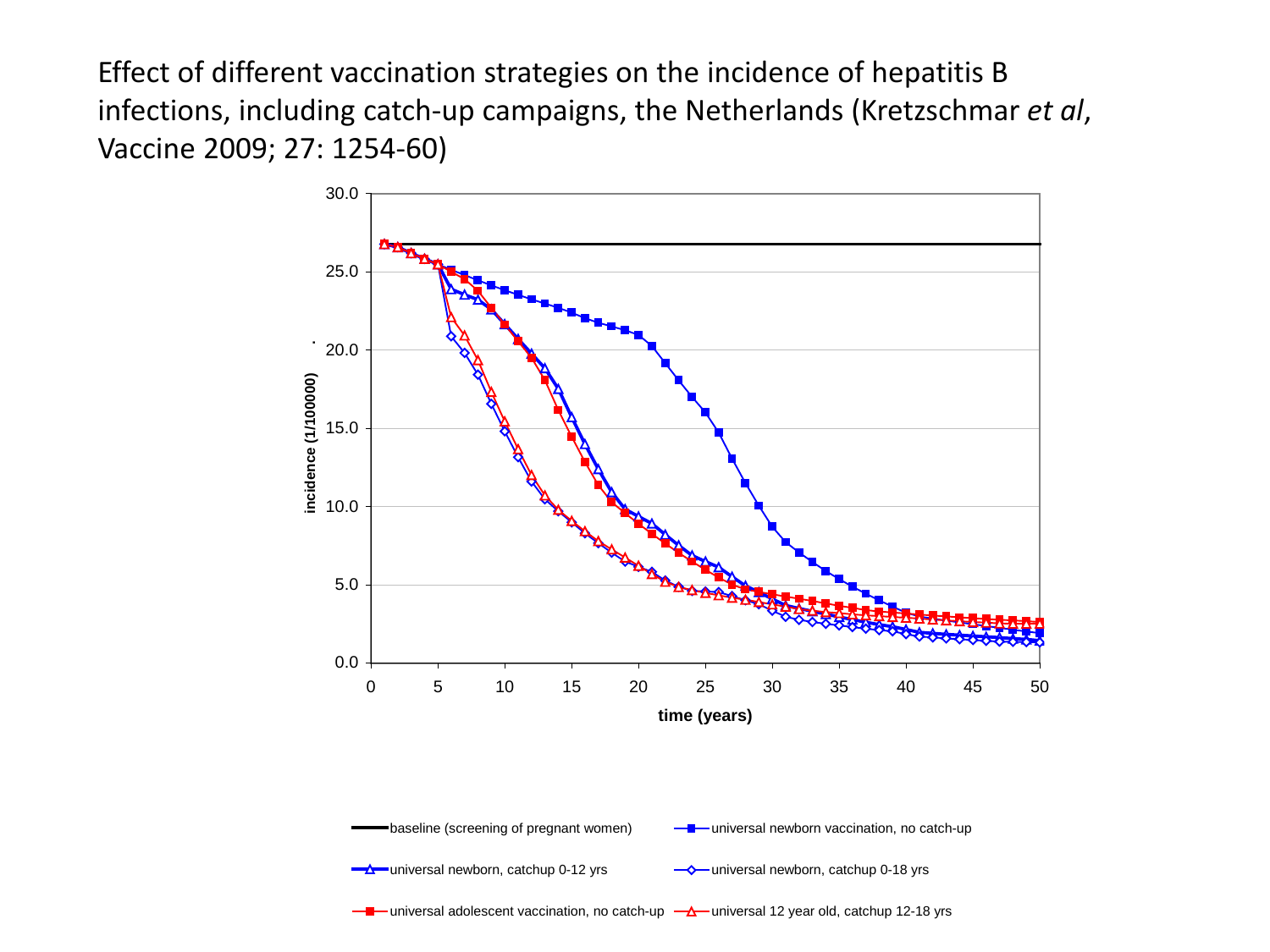Is universal vaccination a priority? (criterion 7)

- Targeted approach is not sufficient
- Universal vaccination offers additional health benefit for population as a whole and specific risk groups
- Universal vaccination serves a public health priority